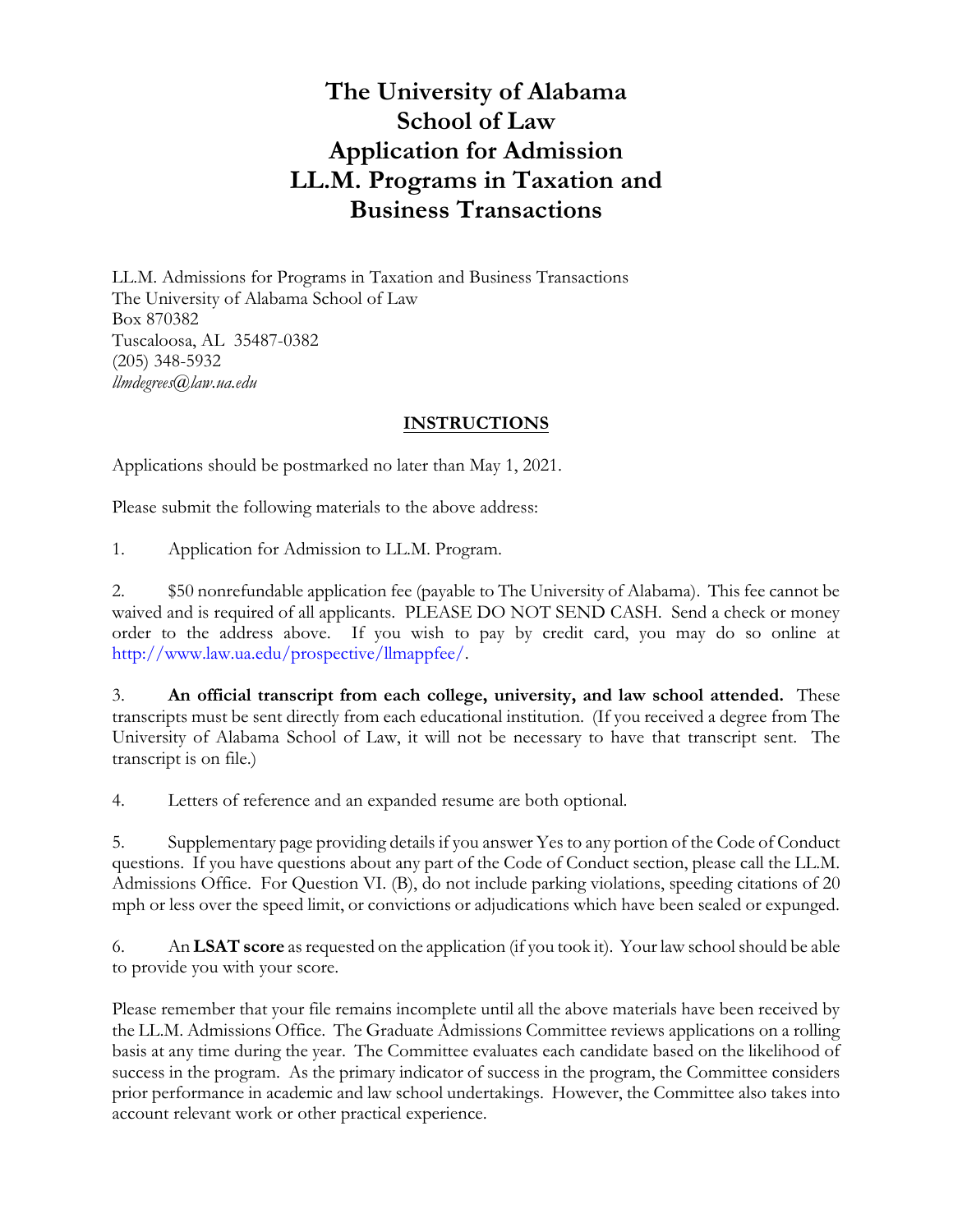# **The University of Alabama School of Law**

| Application for Admission to LL.M. Program in Taxation     or Business Transactions |  |  |  |
|-------------------------------------------------------------------------------------|--|--|--|
|-------------------------------------------------------------------------------------|--|--|--|

Please answer all questions completely. Do not answer by check mark. Where possible, answer with "Yes," "No," or "N/A" (not applicable). Applicants may seek admission as a candidate for the LL.M. degree or as a nondegree candidate for the purpose of auditing one or more courses.

## **I. Personal Information**

| Full Name                                                                                                                                                                                  |                                                             |
|--------------------------------------------------------------------------------------------------------------------------------------------------------------------------------------------|-------------------------------------------------------------|
| Last                                                                                                                                                                                       | Middle<br>First                                             |
| Preferred Name                                                                                                                                                                             | Gender $\Box$ Male $\Box$ Female                            |
|                                                                                                                                                                                            |                                                             |
| Country of citizenship                                                                                                                                                                     |                                                             |
| Ethnicity/Race: (optional)<br>Part A: Are you Hispanic or Latino? (Please check one)<br>$\square$ Yes, Hispanic or Latino                                                                  | $\square$ No, not Hispanic or Latino                        |
| Part B: Regardless of how you answered Part A, please select one or more of the following that apply:<br>□ American Indian or Alaska Native<br>$\Box$ Asian<br>□ Black or African American | □ Native Hawaiian or Other Pacific Islander<br>$\Box$ White |
| II. Contact Information                                                                                                                                                                    |                                                             |
| Permanent Mailing Address                                                                                                                                                                  | Work Address                                                |
| Street                                                                                                                                                                                     |                                                             |
|                                                                                                                                                                                            | City                                                        |
|                                                                                                                                                                                            |                                                             |
|                                                                                                                                                                                            |                                                             |
|                                                                                                                                                                                            |                                                             |
|                                                                                                                                                                                            |                                                             |
|                                                                                                                                                                                            |                                                             |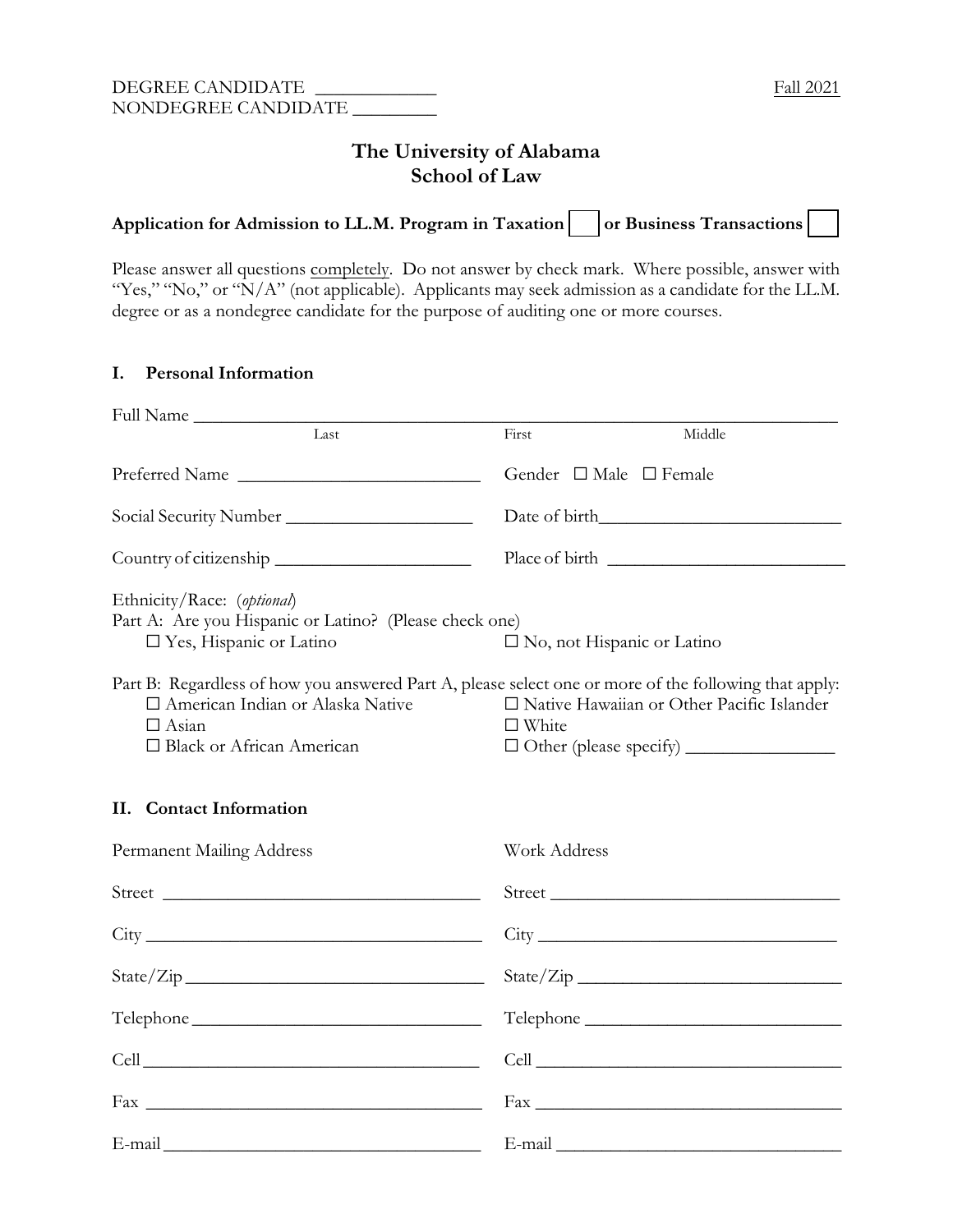# **III. Education**

List all colleges and universities, including graduate and professional schools, you have attended.

| Name of Institution<br>City, State                                                                                                                                                                                           | Dates Attended<br>(Mo/Yr) | Degree/Expected<br>Degree | Major | Date Awarded<br>(Mo/Yr) |
|------------------------------------------------------------------------------------------------------------------------------------------------------------------------------------------------------------------------------|---------------------------|---------------------------|-------|-------------------------|
|                                                                                                                                                                                                                              |                           |                           |       |                         |
|                                                                                                                                                                                                                              |                           |                           |       |                         |
|                                                                                                                                                                                                                              |                           |                           |       |                         |
|                                                                                                                                                                                                                              |                           |                           |       |                         |
|                                                                                                                                                                                                                              |                           |                           |       |                         |
|                                                                                                                                                                                                                              |                           |                           |       |                         |
|                                                                                                                                                                                                                              |                           |                           |       |                         |
| List significant scholastic, academic, or extracurricular honors you have received, including scholarships,<br>fellowships, prizes, honor societies, and law review.                                                         |                           |                           |       |                         |
| <u> 1989 - Johann Harry Harry Harry Harry Harry Harry Harry Harry Harry Harry Harry Harry Harry Harry Harry Harry</u><br>Please list any other names under which your transcript may be listed: ____________________________ |                           |                           |       |                         |
| Have you previously applied for admission to this graduate program? $\Box$ Yes $\Box$ No                                                                                                                                     |                           |                           |       |                         |
|                                                                                                                                                                                                                              |                           |                           |       |                         |
| List the name and address of one of your law school teachers who would have firsthand knowledge of<br>your academic work as a law student.                                                                                   |                           |                           |       |                         |
|                                                                                                                                                                                                                              |                           |                           |       |                         |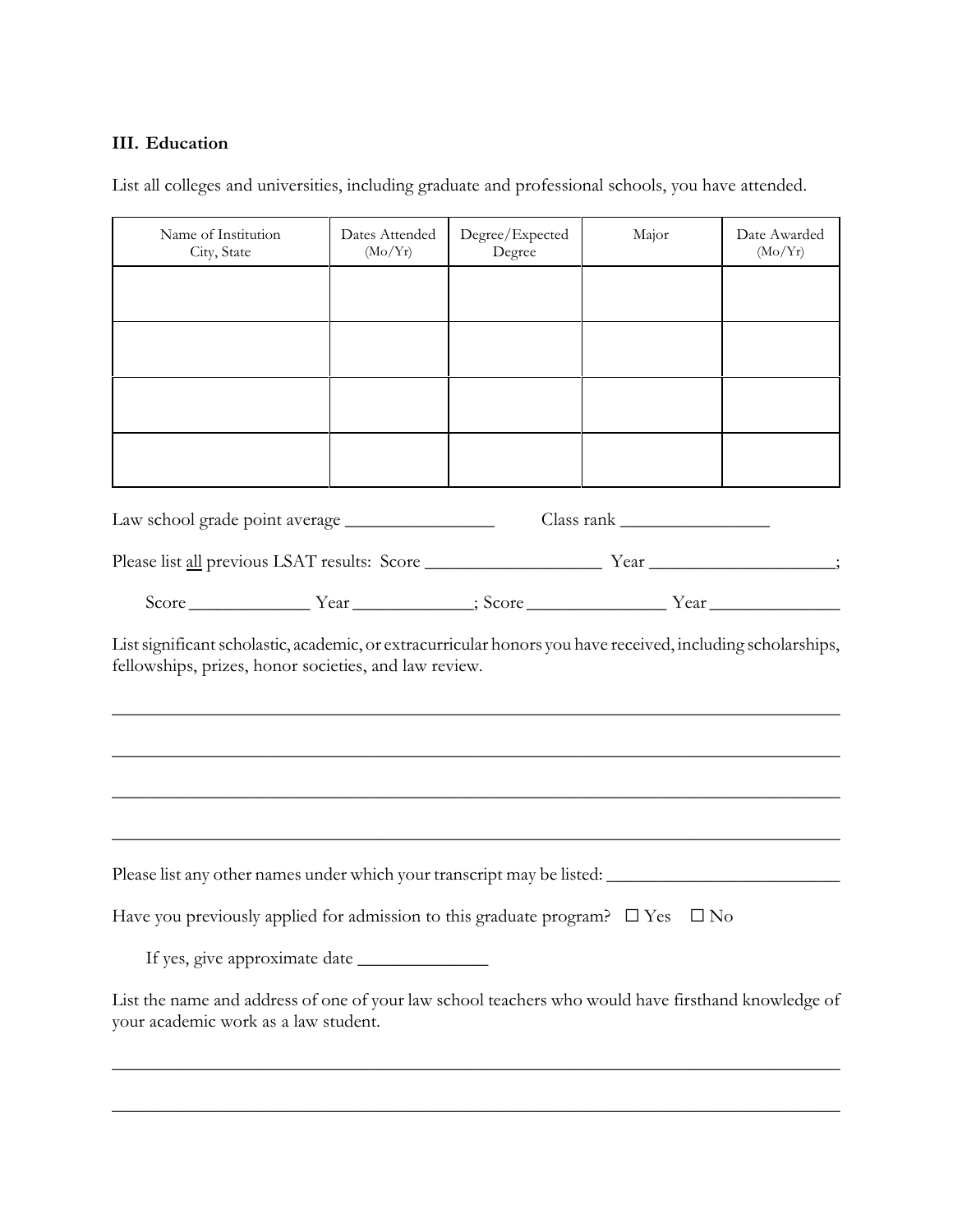#### **IV. Experience**

List your positions of **full-time** employment for the past ten (10) years, excluding summer jobs while in school. Attach additional pages if necessary. Do not list military service.

| Dates | Employer & Address | Position | Reason for Leaving |
|-------|--------------------|----------|--------------------|
|       |                    |          |                    |
|       |                    |          |                    |
|       |                    |          |                    |
|       |                    |          |                    |
|       |                    |          |                    |
|       |                    |          |                    |
|       |                    |          |                    |
|       |                    |          |                    |

Have you served or are you now serving on full-time, active military duty?  $\square$  Yes  $\square$  No

Date of entrance \_\_\_\_\_\_\_\_\_\_\_\_\_\_\_ Date of release or expected release \_\_\_\_\_\_\_\_\_\_\_\_\_\_\_\_\_

Type of discharge granted or expected: Honorable \_\_\_\_\_\_\_\_\_\_\_\_ Other \_\_\_\_\_\_\_\_\_\_\_\_\_\_\_\_\_ (If "Other," please explain on a supplementary sheet.)

Branch of service \_\_\_\_\_\_\_\_\_\_\_\_\_\_\_\_\_ Highest rank or rating awarded \_\_\_\_\_\_\_\_\_\_\_\_\_\_\_\_\_\_\_

Bar admissions (jurisdictions and years) \_\_\_\_\_\_\_\_\_\_\_\_\_\_\_\_\_\_\_\_\_\_\_\_\_\_\_\_\_\_\_\_\_\_\_\_\_\_\_\_\_\_\_\_\_\_\_

Other professional memberships or designations (include membership, jurisdiction, and year)

\_\_\_\_\_\_\_\_\_\_\_\_\_\_\_\_\_\_\_\_\_\_\_\_\_\_\_\_\_\_\_\_\_\_\_\_\_\_\_\_\_\_\_\_\_\_\_\_\_\_\_\_\_\_\_\_\_\_\_\_\_\_\_\_\_\_\_\_\_\_\_\_\_\_\_\_\_\_

\_\_\_\_\_\_\_\_\_\_\_\_\_\_\_\_\_\_\_\_\_\_\_\_\_\_\_\_\_\_\_\_\_\_\_\_\_\_\_\_\_\_\_\_\_\_\_\_\_\_\_\_\_\_\_\_\_\_\_\_\_\_\_\_\_\_\_\_\_\_\_\_\_\_\_\_\_\_

\_\_\_\_\_\_\_\_\_\_\_\_\_\_\_\_\_\_\_\_\_\_\_\_\_\_\_\_\_\_\_\_\_\_\_\_\_\_\_\_\_\_\_\_\_\_\_\_\_\_\_\_\_\_\_\_\_\_\_\_\_\_\_\_\_\_\_\_\_\_\_\_\_\_\_\_\_\_

#### **V. Essay**

Please explain your objective or any goals you have in earning an LL.M. or J.M. at The University of Alabama School of Law. (Limit your answer to one typed 8½ x 11 inch page.)

Resumes are often useful additions for the Graduate Admissions Committee to consider. Feel free to attach your resume. You may also feel free to include any other information about yourself that you would like the Committee to consider.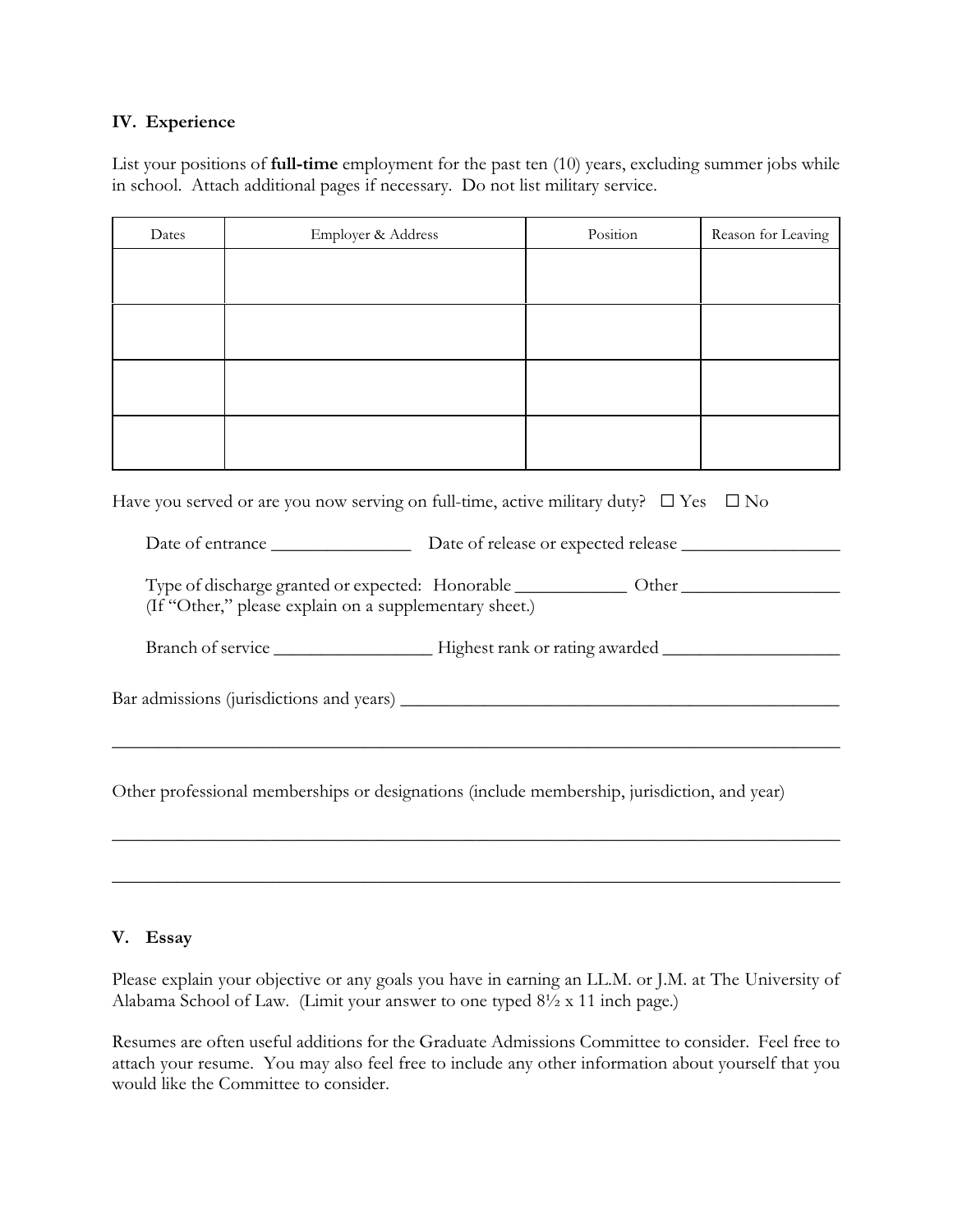# **VI. Disciplinary or Criminal History**

**University and School of Law Community Interests.** The University of Alabama has vital interests in the safety of its campus and the fitness of its students to be members of the University community. The School of Law shares these interests, and, as a professional school, it has a heightened concern for the behavior, honesty, and integrity of its students. Therefore, the School of Law may deny admission to, or revoke admission of, any applicant whom it deems to be detrimental to these interests. To assist in that consideration, the School of Law requires applicants to provide certain information about their disciplinary or criminal history. **A criminal or disciplinary history is not an automatic bar to admission.** Any admission decision relating to a criminal or disciplinary disclosure is made on a case-by-case basis considering the entirety of the file.

**Qualifications for Bar Admission.** In addition to a bar examination, there are character, fitness, and other qualifications for admission to the bar in every U.S. jurisdiction. Applicants are encouraged to determine the requirements for any jurisdiction in which they intend to seek admission by contacting the jurisdiction. Addresses for all relevant agencies are available through the National Conference of Bar Examiners. As part of their character and fitness review, state bar associations ask questions about prior conduct, including disciplinary and criminal conduct. The questions on this application to the School of Law are not necessarily identical to those of any state bar association. For example, state bar questions typically are more exhaustive and cover more types of conduct, such as arrests. **Admission to the School of Law does not guarantee that an applicant will satisfy the character and fitness review and other qualifications of any state bar.** 

**Conduct Questions. If you answer yes to any of the following questions, please attach an additional statement providing complete details, including the dates, circumstances, and resolution.** Please also include any information describing how you believe you can positively contribute to the campus community despite any prior issue(s) disclosed below (e.g., evidence of rehabilitation, community service, etc.).

In answering the questions below, "convicted" means a judge or jury has found you guilty of the crime(s) charged against you in a court of law, following a trial or guilty plea. If your conviction has been sealed, expunged, or overturned, you do not have to disclose the conviction associated with that situation.

**A.** Have you ever been placed on probation, suspended, dismissed, removed, or expelled from any college, university, or other post-secondary institution or are you currently the subject of any pending disciplinary action by any academic institution?

 $\Box$  Yes  $\Box$  No

**B.** Have you ever been convicted of any felony?

 $\Box$  Yes  $\Box$  No

**C.** Have you ever been convicted of an offense involving physical harm to another person or animal?

 $\Box$  Yes  $\Box$  No

**D.** Have you ever been convicted of a sexual offense?

 $\Box$  Yes  $\Box$  No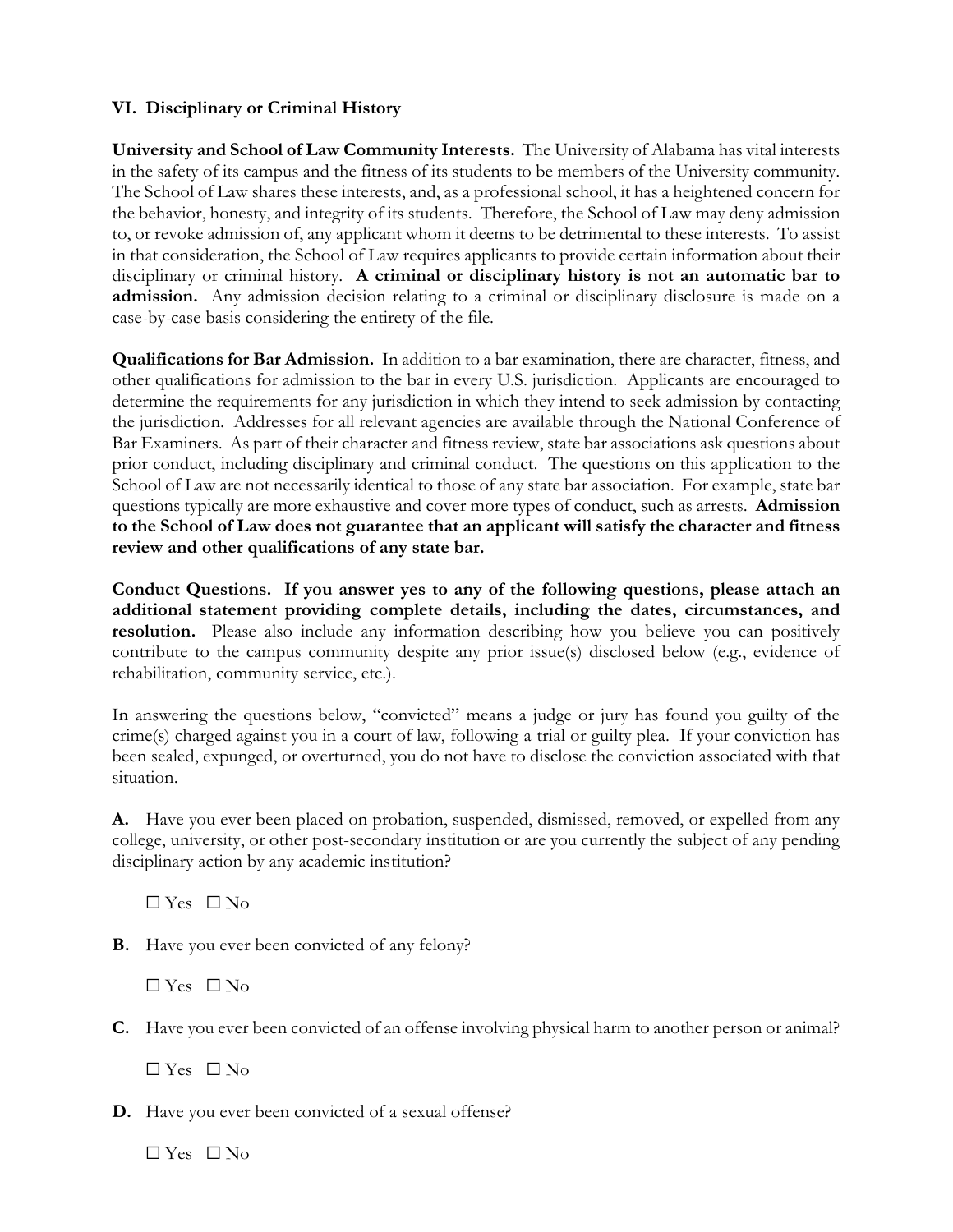**E.** Have you ever been convicted of stalking or have you ever received a restraining order, protective order, or similar directive to avoid or to limit contact with a group or individual?

 $\Box$  Yes  $\Box$  No

**F.** Are you currently the subject of pending charges or an indictment for any of the offenses listed above in questions B-E above?

 $\Box$  Yes  $\Box$  No

**Appeal.** The School of Law will notify an applicant if he or she is denied admission based solely on the conduct questions B-F above. In that particular case, the applicant may appeal the denial by providing a written statement of appeal to the School of Law within seven calendar daysfrom when the denial was received. The appeal statement should be directed to the Associate Dean for Graduate Law Programs at the School of Law.

## **VII. How Did You Hear About Us**

I learned about the LL.M. Program at The University of Alabama School of Law by: (Please check all that apply)

| $\Box$ Google search                                |                                                          |
|-----------------------------------------------------|----------------------------------------------------------|
|                                                     | $\square$ State/City Bar journal ad in print State/City: |
|                                                     | $\Box$ State/City Bar journal ad online State/City:      |
|                                                     | □ ABA ad in print from Section/Division:                 |
| $\Box$ ABA ad online from Section/Division:         |                                                          |
|                                                     |                                                          |
|                                                     |                                                          |
| □ Word of mouth from <u>_______________________</u> |                                                          |
| $\Box$ Listserv Name $\Box$                         |                                                          |
| $\Box$ Blog Name                                    |                                                          |
|                                                     |                                                          |

#### **VIII. Certification and Consent**

By submitting this application, I certify and consent to the following:

- The information contained herein is true, correct, and complete;
- False, incomplete or misleading information, or other information that may come to light that reflects negatively on your fitness to be a member of the University community, may result in the revocation of an offer of admission or in other disciplinary action;
- The University may obtain additional information, which includes my education records, from others pertinent to my record prior to attending the University;
- The University may pursue a background check on me to confirm the accuracy of my application, and I will cooperate with the University in performing any such check;
- The University may release to an appropriate bar association any information pertinent to my character and fitness;